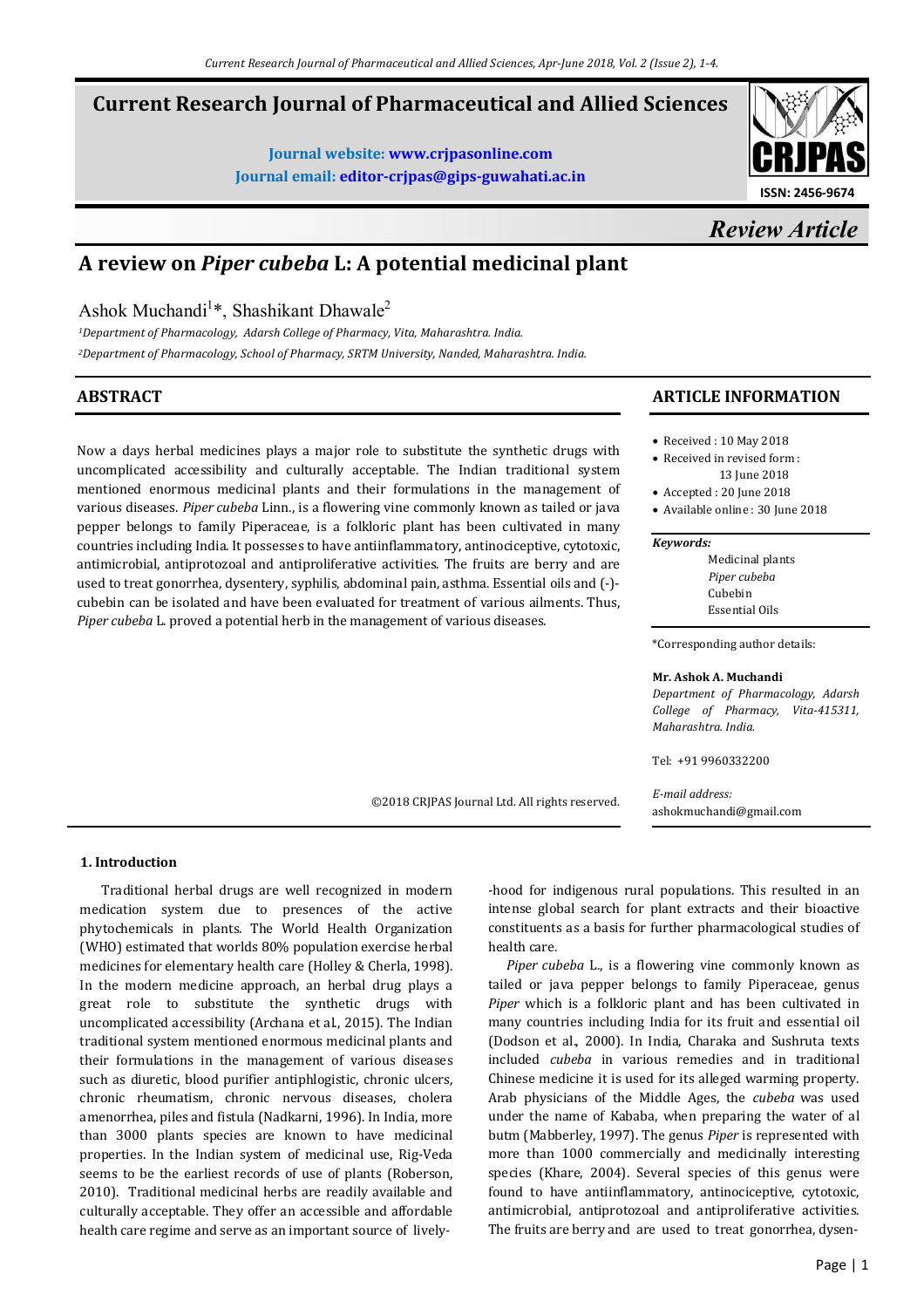-tery, syphilis, abdominal pain, asthma (Eisai, 1995). Thus, based on literature survey, present study was undertaken to review on medicinal plant *Piper cubeba* in detail.

### **2. Phytochemistry**

 Thirteen different lignans including furanofuran lignans such as cubebin, hinokinin, yatein and isoyatein were appeared in the dried fruit of *Piper cubeba* (Elfahmi et al., 2007). About 15% of a volatile oil was obtained by distilling cubebs with water (Lawless & Julia, 1994).

 The physicochemical analysis reported about 4.53% w/w moisture content and higher amount of extractive value 18.71% w/w) in ethanol. The higher nutritive value; 353.95 Cal per 100 g of fruit powder was reported. The reports showed presence of phosphorous 19.52, iron 5.73 and zinc 0.27 ppm in the fruits. The qualitative phytochemical screening of ethanol extract revealed the presence of a wide range of phytoconstituents like carbohydrates, proteins, glycosides, saponins, diterpenes, phenols, flavonoids etc., and all other secondary metabolites (Muchandi & Dhawale, 2017).

### **3. In-vitro antioxidant activity**

 The ethanol extract of *Piper cubeba* fruit powder reported potent *in vitro* antioxidant capabilities like DPPH scavenging (93.88%), nitric oxide (89.06%) and hydroxyl radical (87.69%) scavenging activity15, 16 at a concentration of 200 µg/mL (Muchandi & Dhawale, 2017; Gayatri & Shahu, 2011) .

# **4. Presence of essential oil constituents in different parts of plant**

 The chemical composition of the essential oil of ripe berries (11.8 % v/w) and leaves (0.9 % v/w) of *Piper cubeba* were reported. Sabinene (9.1%), β-elemene(9.4%), caryophyllene (3.1%), epi-cubebol (4.3%), and cubebol (5.6%) are the main components of the berries oil. Transsabinene hydrate (8.2%), E-caryophyllene (5.0%), epi-cubebol  $(4.2\%)$ , y-cadinene  $(16.6\%)$ , and cubebol  $(4.8\%)$  are the main components of the leaves oil (Mulik & Laddha, 2015).

# **5. Isolation, characterization and quantification of (-) cubebin**

 Lignans are secondary plant metabolites having wide range of therapeutic applications. (-)-Cubebin is a dibenzylbutyrolactone lignan chemically named 2,3-bis(3,4 methylenedioxybenzyl)- butyrolactol primarily obtained from plant *Piper cubeba* L. The article reported that, lignan can be isolated using simple solvent extraction technique and characterization by spectroscopic and HPLC method.



 Study quantified about 0.42% of cubebin by HPLC and 0.118% of crystalline compound using solvent-solvent extraction method (Elfahmi, 2006).

# **6. Pharmacological screening**

 The extracts and isolated compounds of plant *Piper cubeba* scientifically proved for various pharmacological activities.

# *6.1. Antinociceptive, antipyretic and antimicrobial activity*

 Three doses (150, 300 and 600 mg/kg, i.p.) of essential oil obtained from the fruits of *Piper cubeba* were tested in aceticinduced abdominal writhing, tail flick reaction and hot-plate and Brewer's yeast-induced hyperpyrexia test models in animals. The study showed that the essential oil of *Piper cubeba* possesses peripheral and central anti-nociceptive activity along with antipyretic activity. Moreover, it showed a strong antibacterial and antifungal activities. These findings support the use of *Piper cubeba* in painful and inflammatory conditions (Ramzi et al., 2016).

## *6.2. In-vivo Clastrogenic Activity*

 Comet assay and micronucleus test were used to investigate the mutagenic potential of a crude ethanol extract of *Piper cubeba* seeds. The results indicate that when given at high doses of 1.0 g kg-1 and 1.5 g kg-1 *Piper cubeba* extract, induced a significant increase in the mean number of cells with DNA damage and micronuclei, indicating that the extract, or its metabolites, show moderate genetic toxicity in rodent cells and that caution is required regarding the indiscriminate use of high dose of *Piper cubeba* extracts by the public (Nayf et al., 2017).

# *6.3. Antiulcerogenic, anti-secretory and cytoprotective effects*

 The gastric ulcer protective potential of an aqueous suspension of *Piper cubeba* was evaluated against different acute gastric ulcer models in rats. At the doses 250 and 500 mg/kg body weight administered orally, showed a dosedependent ulcer protective effects. Besides, it offered protection against ethanol-induced depletion of gastric wall mucus; and significantly replenished malondialdehyde (MDA) contents in the gastric tissue. Ethanol induced histopathological lesions of the stomach wall characterized by mucosal hemorrhages and edema was reversed by *Piper cubeba* aqueous suspension treatment (Mansour et al., 2013).

# *6.4. Antibacterial activity against selected bacterial pathogens*

 Different extracts including alcoholic, acetonic, chloroformic and water extract of *Piper cubeba* fruit was evaluated for antibacterial activity against gram negative (G-) *Escherichia coli, Pseudomonas aeruginosa* and gram positive (G+) *Staphylococcus aureus*. All extracts showed antibacterial activity on these bacteria, but ethanol and acetone extracts were show the best antibacterial activity *S. aureus*, followed by chloroform extract and then water extract, on the other hand water extract showed inhibition activity against *E. coli* and *P. aeruginosae* followed by ethanol, acetone and chloroform extract (Tamadher & Al-Tememy, 2013).

# *6.5. Hepatoprotective activity*

 *Piper cubeba* ethanolic extract ameliorates CCl4-induced hepatic injuries in male Wistar rats. Treatment with extract Cubebin Hinokinin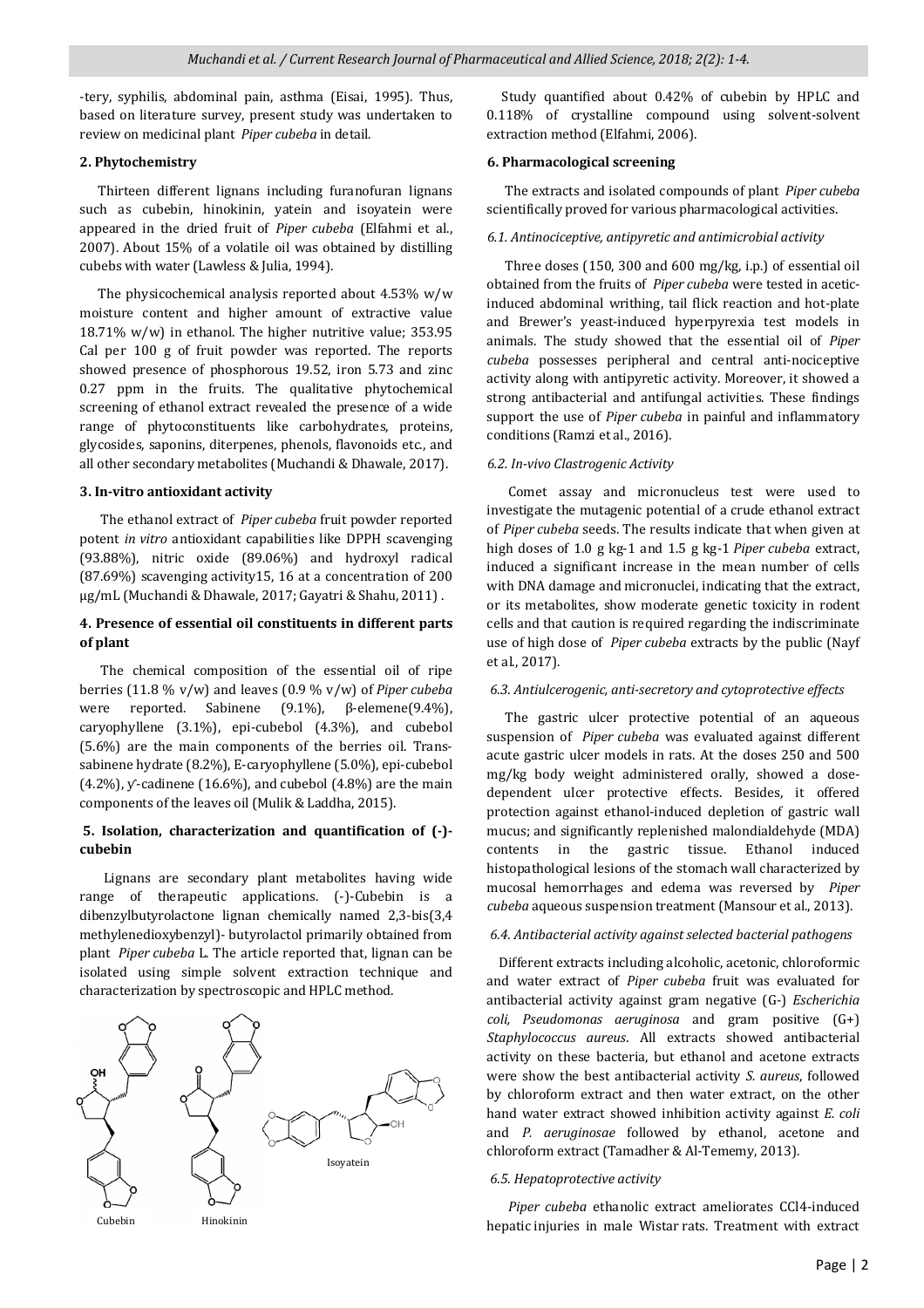significantly and dose dependently prevented drug induced increase in serum levels of hepatic enzymes. Furthermore, there was significantly reduced the lipid peroxidation in the liver tissue and restored activities of defense antioxidant enzymes NP-SH and CAT towards normal levels. The administration of extract significantly down regulated the CCl4-induced pro-inflammatory cytokines TNF-α and IL-6 mRNA expression in dose dependent manner, while it upregulated the IL-10 and induced hepatoprotective effect by down regulating mRNA expression of iNOS and HO-1 gene (Mansour et al., 2015).

### *6.6. Effects of Piper cubeba L. essential oil on Methicillin-resistant Staphylococcus aureus*

 Results indicated that the essential oils extracted from fruits of *Piper cubeba* has a good biological activity against methicillin- and oxacillin-resistant *S. aureus* ATCC 43300 strain and which acts on the cell wall and plasma membrane. The results were evaluated by using atomic force microscopy and transmission electron microscopy (Naiyf et al. 2017).

## *6.7. Cytotoxic activity in breast cancer cell lines*

 Fraction from *Piper cubeba* fruit exhibited cytotoxic activity against breast cancer cells and normal breast cells and lower toxicity against normal fibroblast cells. The cytotoxic effect of this fraction inhibited cell growth and appears to have induced apoptosis in MCF-7, MDA-MB-468, MDA-MB-231 and L929 cells (Potchanapond et al., 2015).

## *6.8. Protective effects against D-galactose induced neuronal lipofuscinogenesis*

 Oral dose 400 mg/kg of ethanol extract of fruits of plant significantly (P < 0.001) decreased the lipofuscin fluorescence from the hippocampus region of albino rats when compared with D-galactose treated group. The histochemical observations showed increased accumulation of lipofuscin granules in D-galactose treated group animals whereas *Piper cubeba* co-treated group showed a decreased number of lipofuscin granules in hippocampus region of brain and thus it may be useful in treatment of aging induced neurodegenerative diseases (Muchandi & Dhawale, 2018a).

#### *6.9. Nephroprotective activity*

 Oral dose of 800 mg/kg and 100 mg/kg in pre-treated and post treated rat model against Gentamycin induced nephrotoxicity, serum urea and serum creatinine was significantly decreased. The nephroprotective effect was assessed on the basis of biochemical estimation and the histopathological examination of treated kidney (Qazi et al., 2012).

## *6.10. Synergistic effect on learning and memory enhancement activity*

 Ethanol extract of *Piper cubeba* L. and its combination with Ayurvedic preparation triphala showed synergestic potential on learning and memory against scopolamine induced amnesia. Thus, it concluded that, improvement in learning and memory was mediated by modulating the cholinergic function in hippocampus region of rat brain (Muchandi & Dhawale, 2018b).

#### **Conclusion**

 Medicinal plant *Piper cubeba* L. proved a potential herb for treatment of various diseases. Thus, researcher should gain attention towards this plant for further evaluation and investigation.

#### **Acknowledgement**

 We are grateful to the Principal, Government College of Pharmacy, Karad, India, for helping and supporting during the study.

#### **Conflict of interest**

No conflicts of interest.

#### **References**

- Adriana PFJ, Fabio FP, Gustavo HBS, Edson LM. Clastogenicity of *Piper cubeba* (Piperaceae) seed extract in an *in vivo* mammalian cell system. Gen Mol Biol. 2007; 30(3):656-663.
- Archana D, Dixitha M, Santhy K. Antioxidant and Anti Clastogenic Potential of Piper Longum. Int J App Pharm. 2015; 7(2):11-14.
- Dodson CD, Dyer LA, Searcy J, Wright Z, Letourneau DK. Cenocladamide, a diydropyridone alkaloid from Piper cenocladum. Phytochem. 2000; 53:51-54.
- Eisai PT. Medicinal Herb Index in Indonesia. Dian Rakyat, Jakarta, 2nd edition, 1995; pp 21.
- Elfahmi NV. Phytochemical and biosynthetic studies of Lignans, with a focus on Indonesian medicinal plants. University of Groningen, 2006.
- Elfahmi, Ruslan K, Batterman S. Lignan profile of *Piper cubeba*, an Indonesian medicinal plant. Biochem Syst Ecol. 2007;35:397–402.
- Gayatri N and Sahu RK. Phytochemical Evaluation and Antioxidant activity of *Piper cubeba* and *Piper nigrum*. J Appl Pharm Sci. 2011; 1(8):153-157.
- Holley J, Cherla K. The Medicinal Plants Sector in India, 1998.
- Khare CP. Indian herbal remedies: rational western therapy, Ayurvedic and other traditional usage, Botany, Springer, 2004.
- Lawless and Julia. The illustrated encyclopedia of essential oils:the complete guide to the use of oils in aromatherapy and herbalism. Element Books, 1995.
- Mabberley DJ. The plant book: A portable dictionary of the higher plants ; utilizing Kubitzki's The families and genera of vascular plants (1990), Cronquist's An integrated system of classification of flowering plants (1981) and current botanical literature arranged largely on the principles of ed. 1-6 (1896/97-1931) of Willis's A dictionary of the flowering plants and ferns. Cambridge [u.a.]: Cambridge Univ. Press. 1997.
- Mansour A, Ibrahim A, Mohammad R, Mohammed A, Syed R. Antiulcerogenic, Anti-Secretory and Cytoprotective Effects of *Piper cubeba* (L.) on Experimental Ulcer Models in Rat. Int J Biotech Well Ind. 2013; 2:173-181.
- Muchandi AA, Dhawale SC. Pharmacognostic evaluation and free radical scavenging activity of ethanolic extract of *Piper cubeba* fruits. Asian J Phytomed Clin Res. 2017; 5(2):42-52.
- Muchandi AA, Dhawale SC. Protective effects of ethanolic extract of *Piper cubeba* L. on D-galactose induced neuronal lipofuscinogenesis in albino rats. Sci Eng Health Stud. 2018a; 12(1):11-17.
- Muchandi A, Dhawale S. Synergistic Effect of the Combination of Ethanolic Extract of *Piper cubeba* and Polyherbal Formulation Triphala on Learning and Memory Enhancement against Scopolamine Induced Amnesia in Mice. Toxicol Appl Pharmacol Insig. 2018b; 1(1):1-5.
- Mulik MB, Laddha KS. Isolation, characterization and quantification of bioactive dibenzylbutyrolactone lignin (-)-cubebin from fruits of